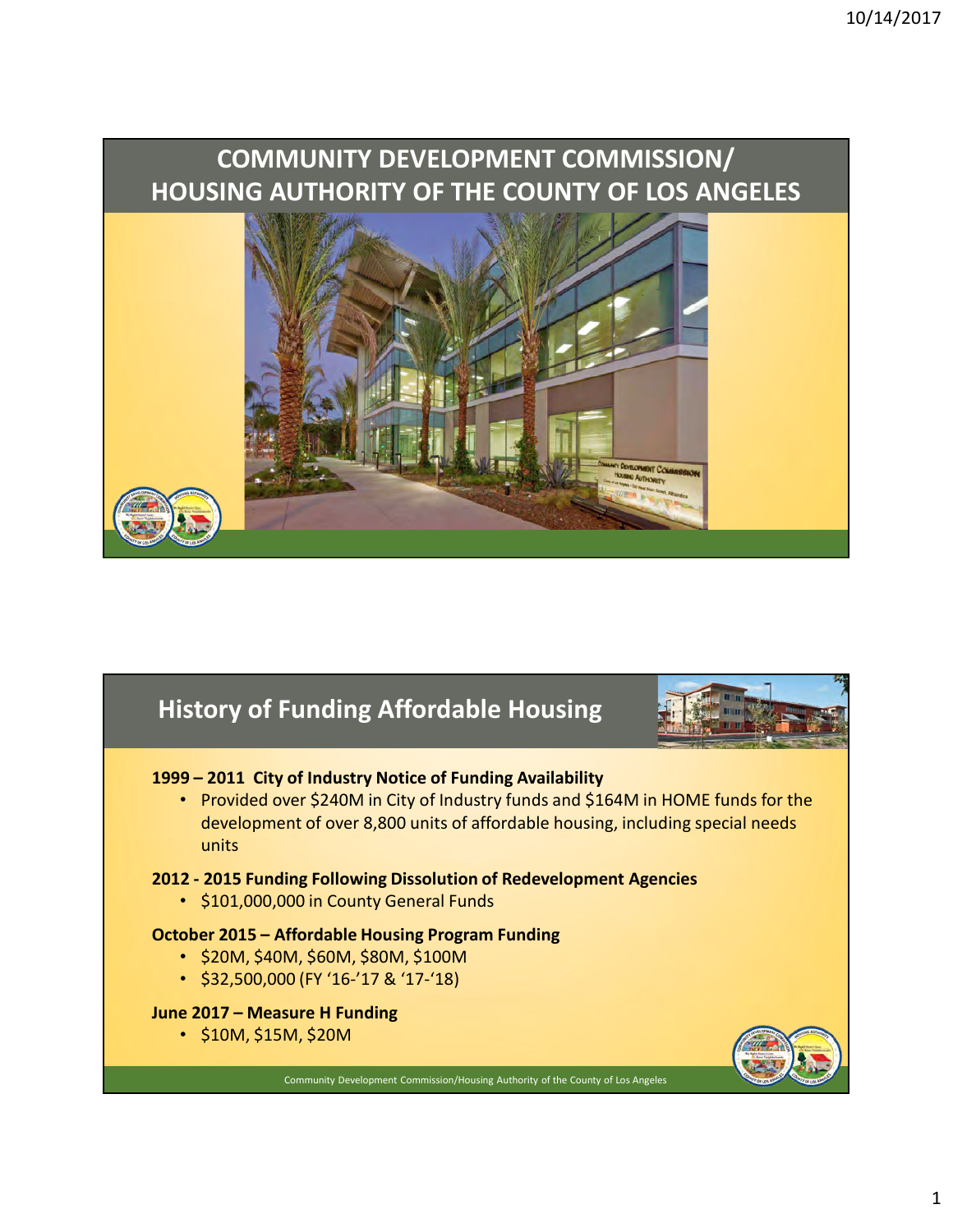

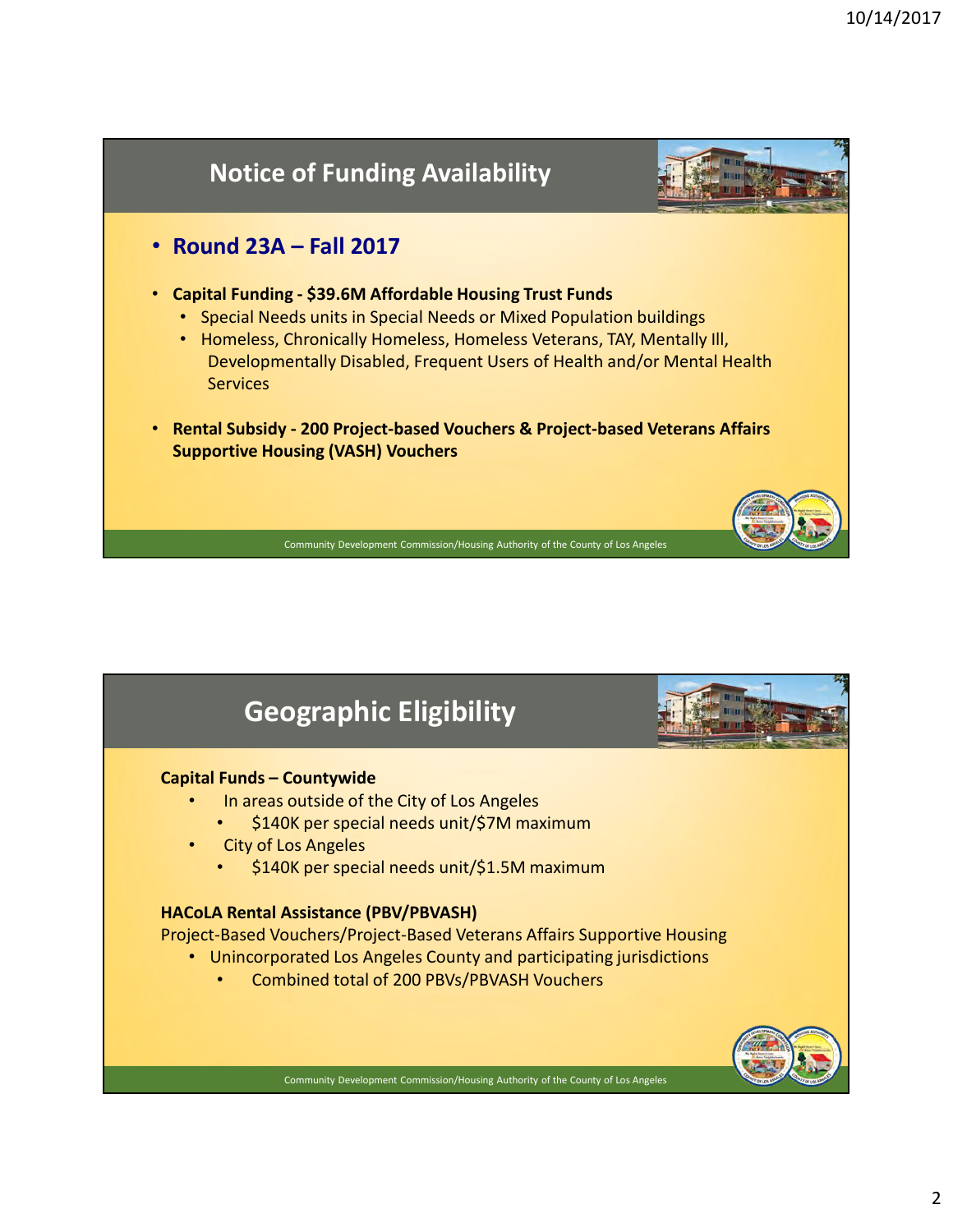| <b>NOFA 23-A Timeline</b> |                                         |  |
|---------------------------|-----------------------------------------|--|
| September 12, 2017        | <b>NOFA Issuance</b>                    |  |
| September 26, 2017        | Mandatory Proposer's Conference         |  |
| October 24, 2017          | <b>Applications Due Before Midnight</b> |  |
| October - November, 2017  | Scoring                                 |  |
|                           | Appeals                                 |  |
| November 29, 2017         |                                         |  |

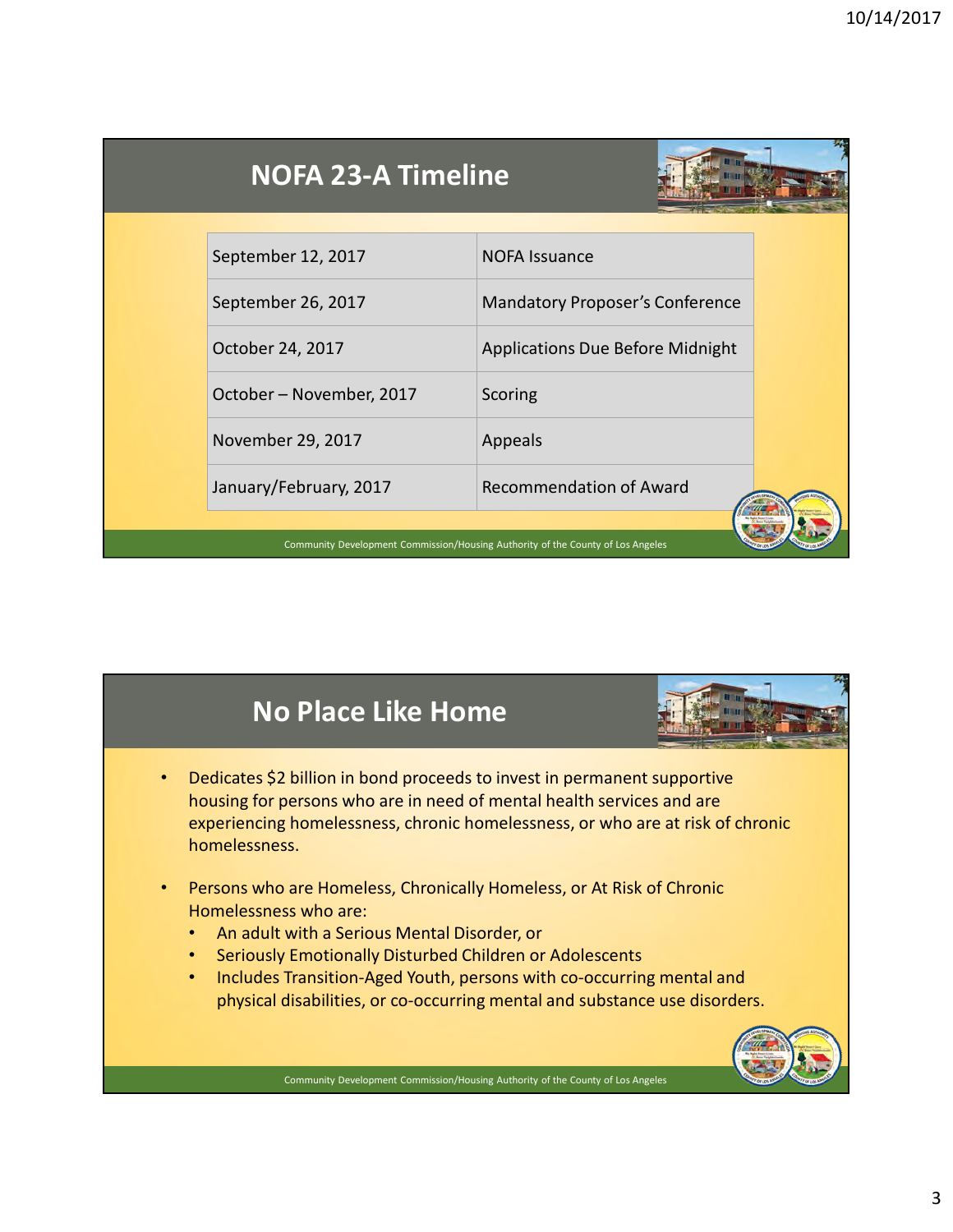

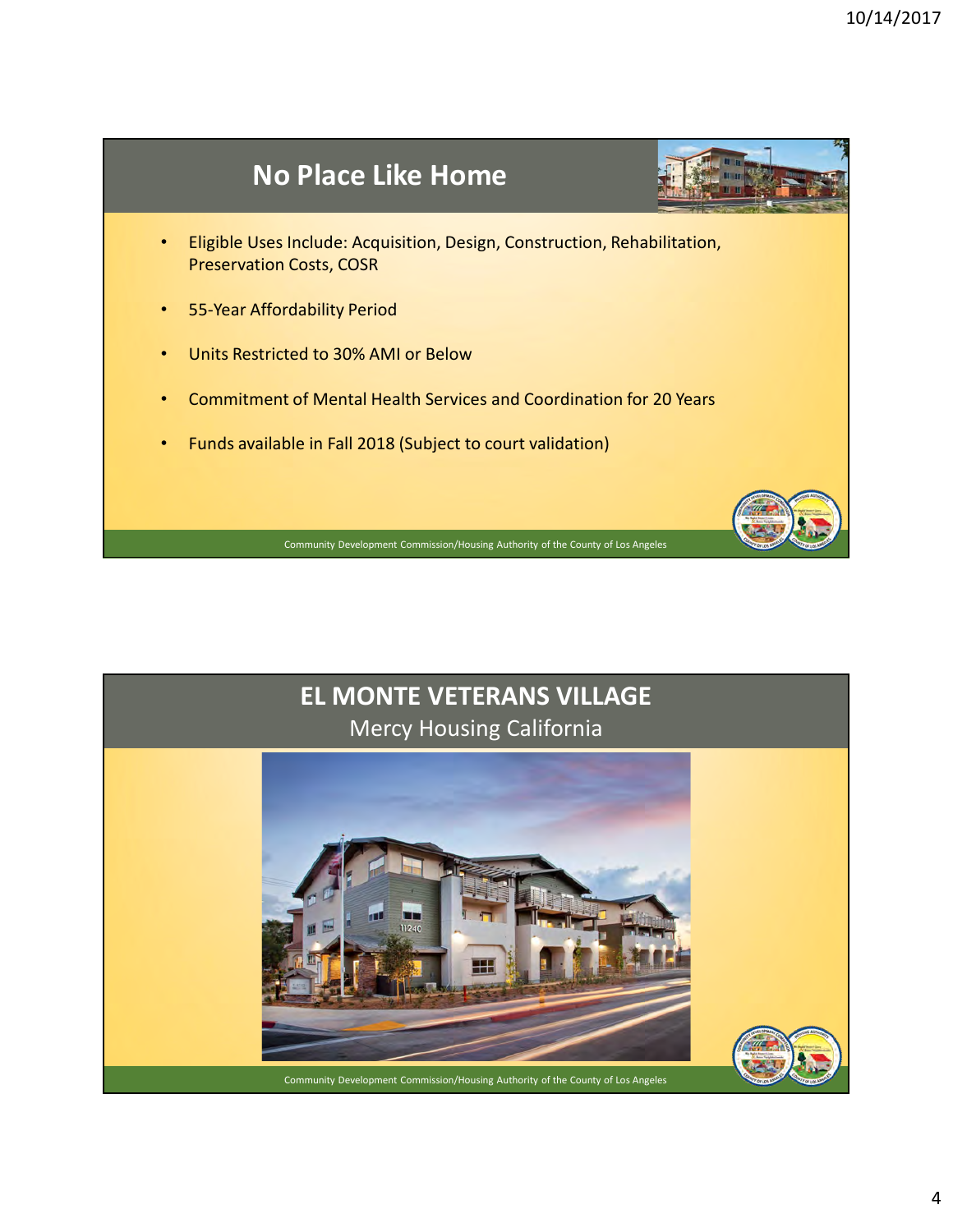# PRW RESIDENCES

Clifford Beers Housing & Coalition for Responsible Community Development



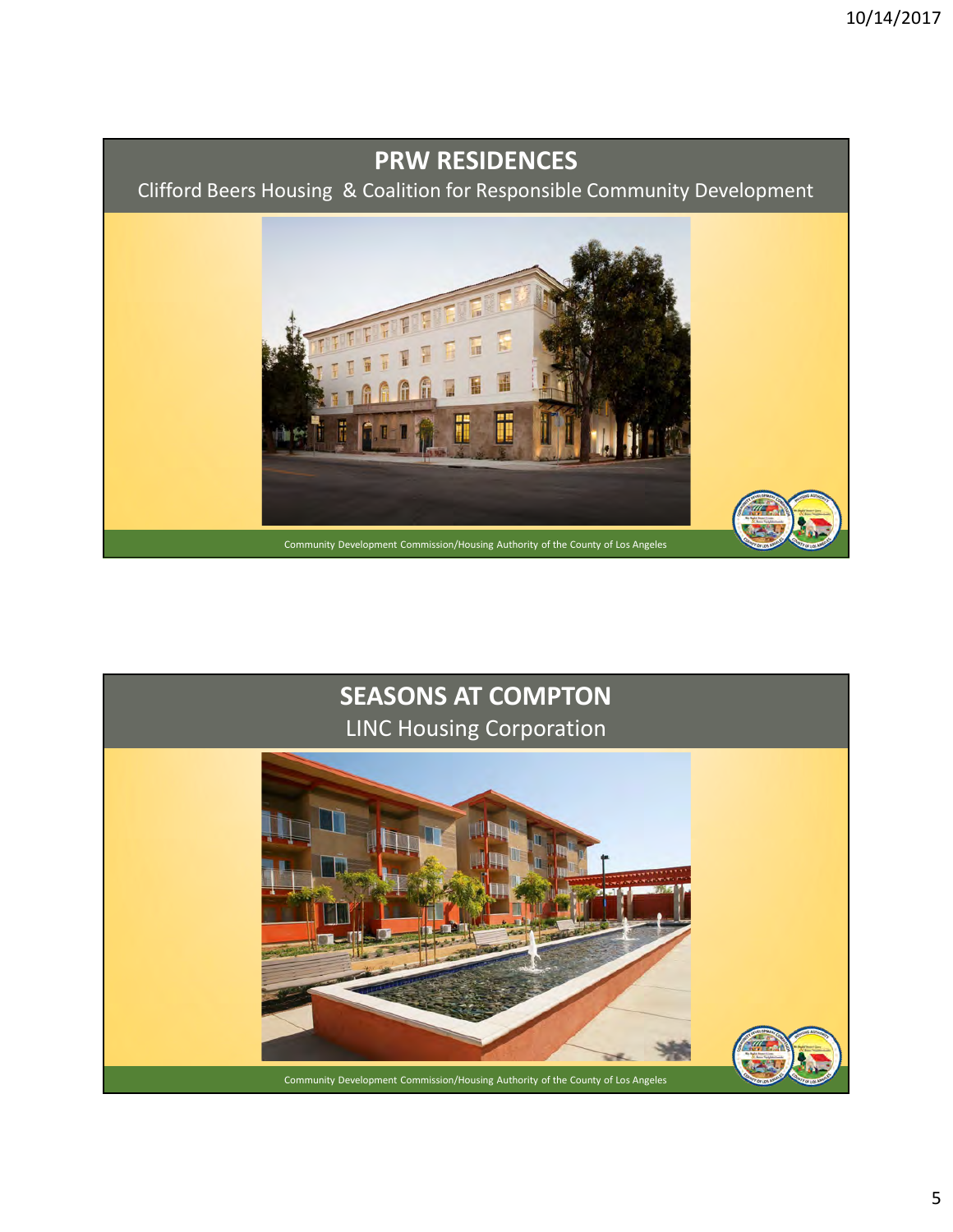